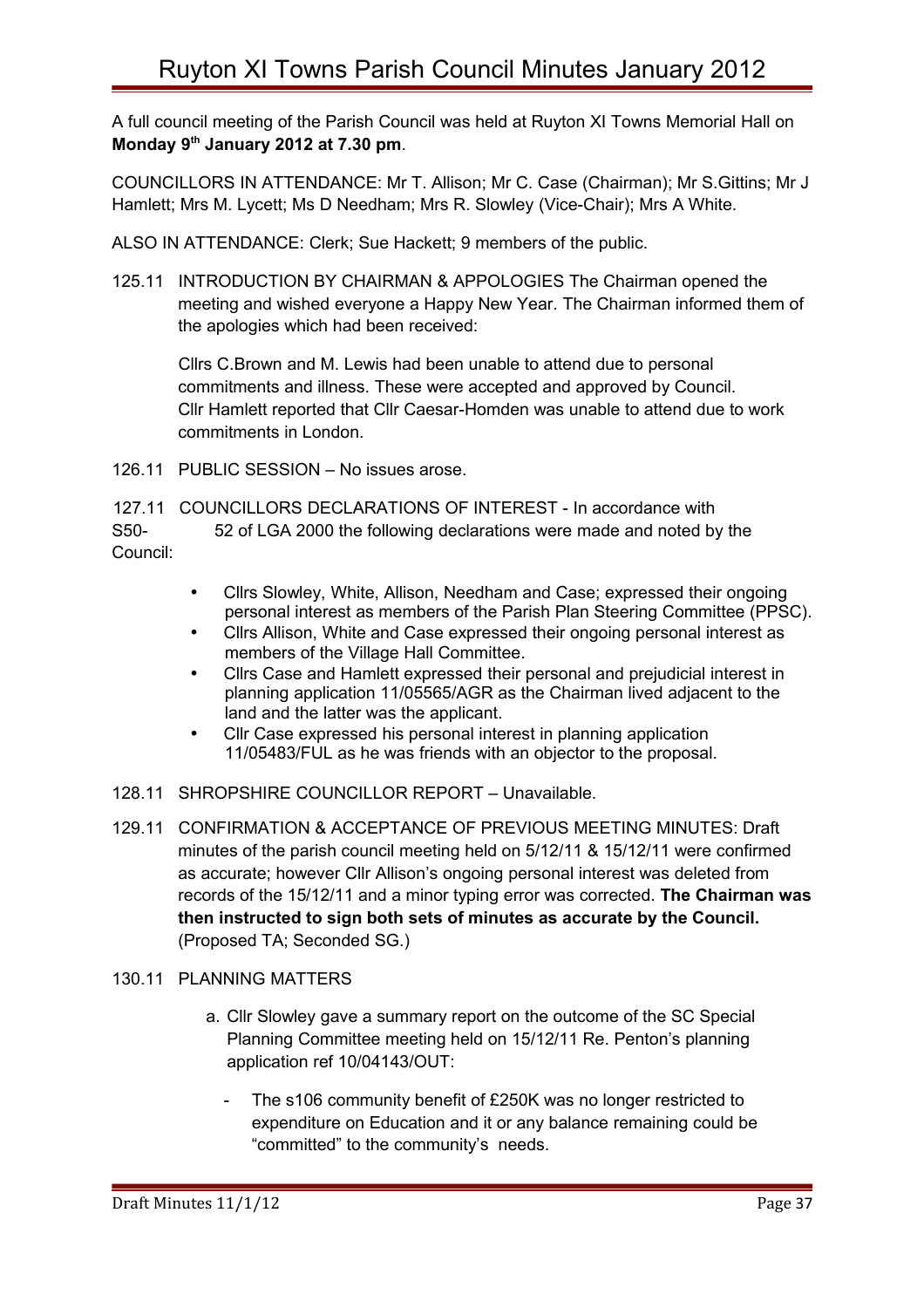- The planning application was for 5 years; and the s106 came in to force when building commenced; this may not be for another 7 years.
- It was the responsibility of the Parish Council to progress negotiations outside the s106 agreement regarding the transfer of the leasehold title of Drs Meadow to freehold with both SC and Penton's agents.

Following some discussion it was agreed by Council that the Clerk should contact SC Estates Manager and Penton's agent to initiate discussions on the change of title to the land.

b.To consider the following planning applications:

*Cllr Hamlett and the Chairman left the room; the Vice Chair assumed the role as Chair:*

 **The Marches Farm Ruyton XI Towns Shrewsbury;** Erection of a steel framed agricultural storage building. Ref. 11/05565/AGR The Council resolved without dissent that no comment was to be made. (Proposed; SG; Seconded TA.)

*Cllr Hamlett and the Chairman returned to the room and the Chairman resumed his role as Chair.*

> **Weirbridge Cottage Stanwardine Lane Wykey** Ruyton XI Towns Ref. 11/05483/FUL Siting of four holiday chalets and provision of hard standing for car parking.

*The Council were in agreement that Standing Orders be suspended to enable a number of queries to be answered by the applicant's representative who was in attendance. Standing orders were then reinstated.*

> The Council resolved without dissent that in principle the Council supported the proposal as the tourism generated would assist the local village economy and the sustainability of the parish. (Proposed: JH; Seconded DN; ML abstained.)

 The Chairman reported that the following application has been granted: Deletion of small window on South elevation**. 1 The Oaklands Ruyton XI Towns** Ref. 11/05374/AMP – The Council had not been asked to comment.

**Shelvock, Elbridge, Ruyton XI Towns** Ref 11/05772/FUL & 05774/LBC Conversion of farm buildings inc change of use of land into holiday let units and 12 No earth holiday homes; conversion of court yard buildings to provide leisure suite and function suite and associated works.

The Clerk informed the Council that she had been electronically notified of this planning application but had not as yet received the detailed plans which when examining the website were found to be extensive. The Council agreed that the Clerk should request an extension to the consultation period in light of the need to spend time considering the new application and that the application be considered at its next meeting.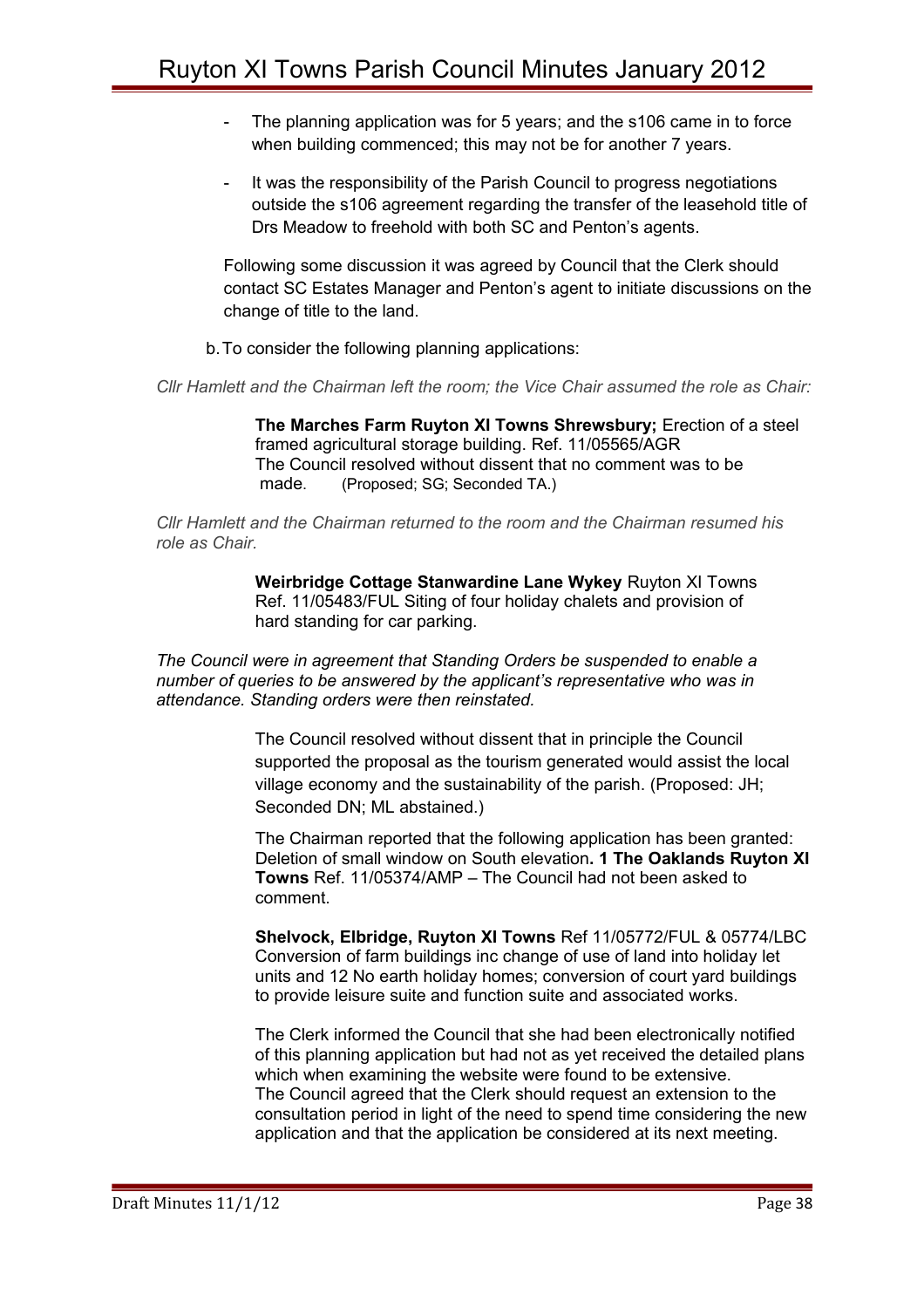## c. The Clerk summarised the following planning application decisions notified to the Parish Council:

Reference: 11/02396/OUT (validated: 27/06/2011) Address: The Old School House, School Road, Ruyton XI Towns, Shrewsbury Outline application for the erection of one detached dwelling to include layout and scale. Decision: SC Grant Permission

Reference: 10/04143/OUT (validated: 01/10/2010) Address: Pentons Haulage And Coldstore, School Road, Ruyton XI Towns Renewal of planning permission reference 05/13752/OUT dated 15th November 2007 for the comprehensive redevelopment of the site for residential purposes with revised means of access, involving the removal of all existing buildings, structures and uses Decision: SC Grant Permission

Reference: 11/04258/OUT (validated: 21/09/2011) Address: Riversdale, Church Street, Ruyton XI Towns, Shropshire, SY4 1LA Renewal of Extant Planning Permission 08/15747/OUT SC Grant Permission

Reference: 11/04870/FUL (validated: 27/10/2011) Address: High Bank, Brownhill, Shrewsbury, SY4 1LR Installation of a ground mounted PV Solar Panels. Decision: SC Grant Permission

131.11 CONSULTATIONS - SALC Questionnaire & SC Questionnaire regarding effectiveness of communications. Council agreed that the comments noted by the Clerk ( See Appendix B) would be communicated to both bodies by the Chairman using the on-line facility.

## 132.11 LOCAL REPORTS

(a) Ruyton Primary School- Cllr Allison confirmed that he had attended the RoW meeting.

(b) Local Joint Committee (LJC) - Cllr Gittins reported that all grant applications were to be submitted by 7/2/2012 as the meeting was to take place on 16/2/2012.

(c) Nesscliffe Advisory Group – Council instructed the Clerk to express their thanks to Lynn Dean for her work with the group.

(d) Local Police Report – Nothing to report.

(e) Northern Area Committee & Chairman & Clerks Meeting – The Chairman reported that the meeting was scheduled for later in the month.

(f) Northern Clerks Meeting – Clerk confirmed that the meeting date clashed with another council meeting and she was unable to attend.

(g) Other – Cllr Slowley reported that SC Officer Clive Dean had been unable to meet with Cllr Caesar- Homden to progress the Dunning Close and Bridge Inn Field projects. Council instructed the Clerk to contact Clive Dean and Cllr Caesar-Homden offering the parish council's services in facilitating and working with Clive Dean to progress the projects as they appreciated that Cllr Caesar-Homden's availability was now considerably restricted.